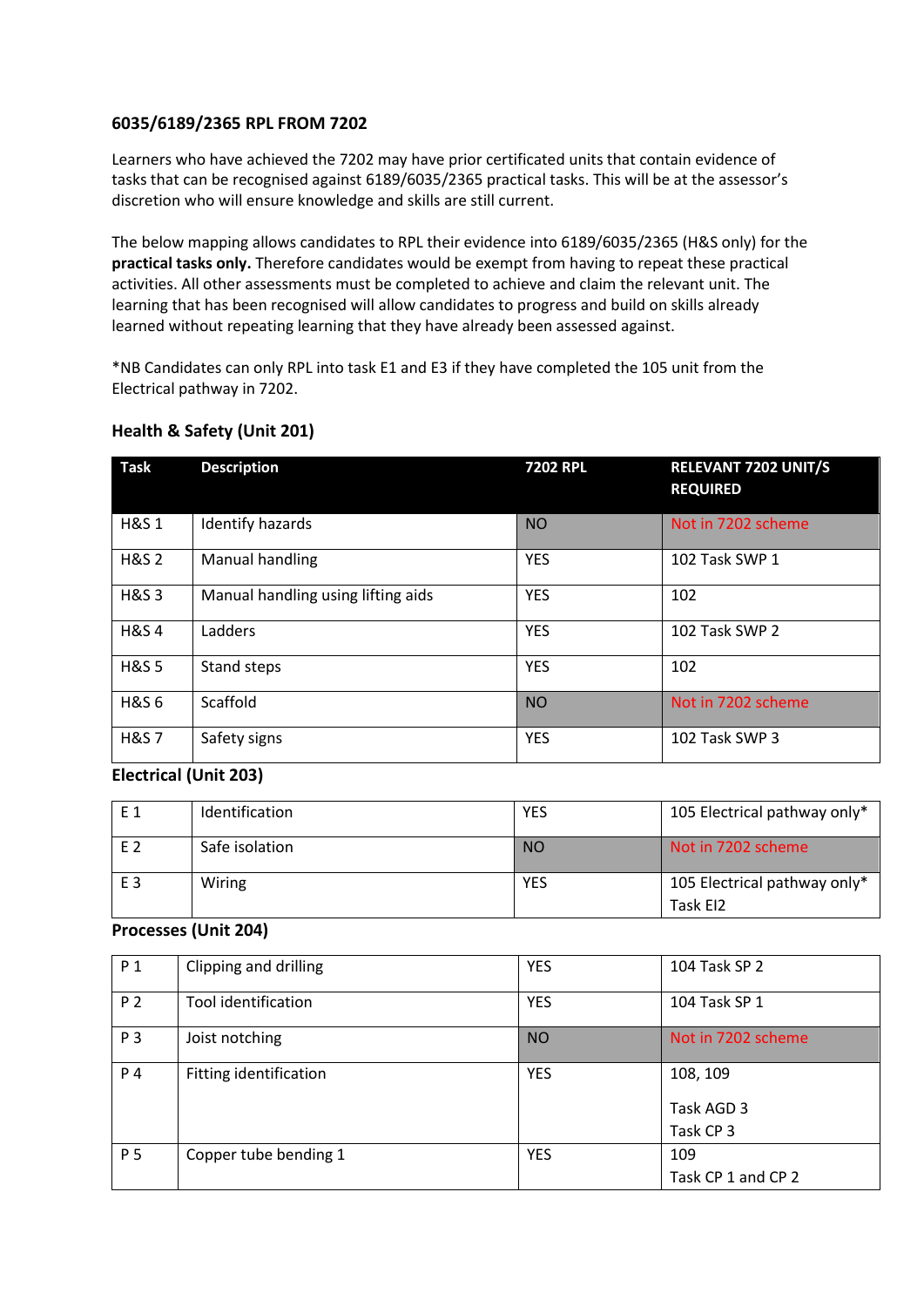| P 6  | Copper tube bending 2 | <b>NO</b>  | This bending technique Not<br>in 7202 scheme                                                               |
|------|-----------------------|------------|------------------------------------------------------------------------------------------------------------|
| P 7  | LCS pipe bending      | <b>YES</b> | 111<br>Task LCS 1, LCS 2 and LCS 3                                                                         |
| P 8  | Copper frame          | <b>YES</b> | 109<br>Task LP1 and LP3                                                                                    |
| P 9  | LCS frame             | <b>YES</b> | 111<br><b>TASK LCS 2</b>                                                                                   |
| P 10 | Plastic frame         | <b>YES</b> | 110<br>Task P1                                                                                             |
| P 11 | Waste pipe frame      | <b>YES</b> | 108<br><b>TASK AGD 2</b>                                                                                   |
| P 12 | Combined frame 1      | <b>YES</b> | 109, 110, 111                                                                                              |
| P 13 | Combined frame 2      | <b>NO</b>  | Needs to be completed as it<br>covers all necessary skills<br>required combining a variety<br>of materials |

### **Central Heating (Unit 208)**

| CH <sub>1</sub> | LCS pipe radiator installation     | <b>NO</b> | Not in 7202 scheme |
|-----------------|------------------------------------|-----------|--------------------|
| CH <sub>2</sub> | Plastic pipe radiator installation | <b>NO</b> | Not in 7202 scheme |

## **Drainage (Unit 209)**

| <b>DR1</b>      | Rainwater guttering     | YES       | 108                |
|-----------------|-------------------------|-----------|--------------------|
| DR <sub>2</sub> | Soil stack installation | <b>NO</b> | Not in 7202 scheme |

## **Sanitation (Unit 207)**

| SAN 1 | Appliance identification | <b>NC</b> | 72O2<br>N∩t in l<br>$\angle 02$ scheme $^{\circ}$ |  |
|-------|--------------------------|-----------|---------------------------------------------------|--|
|       |                          |           |                                                   |  |

### **'Cloakroom' (Units 205 and 206)**

| CR <sub>1</sub> | Cold/hot water                        | <b>NO</b> | Not in 7202 scheme |
|-----------------|---------------------------------------|-----------|--------------------|
|                 | cloakroom layout                      |           |                    |
| CR <sub>2</sub> | Cold/hot water cloakroom installation | <b>NO</b> | Not in 7202 scheme |

# **'Cylinder cupboard' (Units 205 & 206)**

| C 1            | Cold water      | <b>NO</b> | Not in 7202 scheme |
|----------------|-----------------|-----------|--------------------|
|                | Storage cistern |           |                    |
| C <sub>2</sub> | Hot water       | <b>NO</b> | Not in 7202 scheme |
|                | Cylinder        |           |                    |